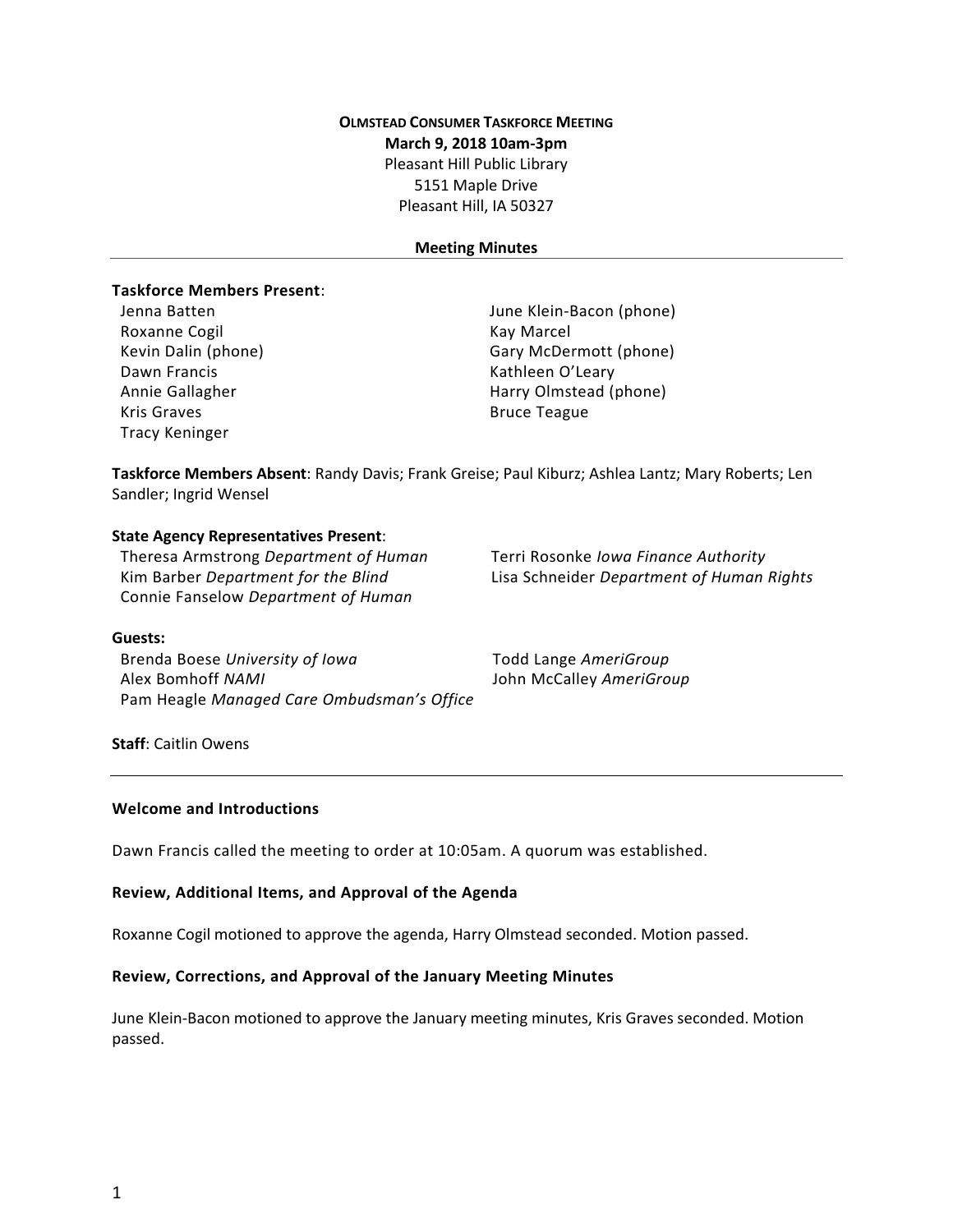## **Olmstead Plan Presentation – Connie Fanselow Handouts (LINK): [Olmstead](http://dhs.iowa.gov/sites/default/files/MHDS-Olmstead-Framework-2018.pdf) Plan**

Connie Fanselow provided a walk-through of the Olmstead Plan, and shared that the Plan has been posted on the DHS website. She said the Department plans to take the Plan out to communities around the state for feedback this spring, with a particular focus on reaching individuals and organizations who don't already have a close relationship with DHS. Connie shared that the Plan now includes links to data sources, including results from the Iowa Personal Experience Survey. In the transportation section Connie noted they have not found good sources for how people are served, the information they currently have is on availability rather than access. Roxanne Cogil shared that she is on the Transportation Coordination Council and will ask DOT staff at their next meeting if they have any suggestions.

## *Questions/Comments:*

June asked whether there is a plan for other state departments to start developing their own plans or contributing to the current plan. Connie said they are in the early stages of that process. She said they have talked to many of the departments that regularly come to Olmstead meetings, but will need to do more outreach. She said the timeline for that part of the process hasn't been determined.

Dawn thanked Connie and said DHS has done a wonderful job, and she is happy the document is a living document and will be able to be amended and enhanced along the way.

## **Department of Human Services Update – Theresa Armstrong**

Theresa Armstrong shared that legislation based on the recommendations made in the Complex Service Needs Workgroup report submitted to the legislature in December has been introduced in both the House and the Senate. HF 2456 passed the House floor unanimously, and a companion bill was heard this week in a Senate subcommittee. She said the two pieces of legislation are very similar and they are hopeful it will be passed out of the Senate subcommittee and passed before the next funnel date. She said the legislation adds more core services which isn't immediately clear when reading the legislation, and suggested reading the report submitted in December for more details.

Theresa shared that Hillcrest in Dubuque is the first provider in the stat to go active with sub-acute beds, though she is not sure if they have started quite yet. Hillcrest will have 11 beds. She said current legislation caps the number of subacute beds a facility can have at 16, and the statewide maximum is 75 so it is unlikely any one facility would be approved to have 16 because the beds have to be geographically distributed around the state. HF 2456 would remove the statewide cap on publicly funded beds and move the entire licensing process over to the Department of Inspections and Appeals (DIA). Currently DHS has to approve applications to ensure they remain under the cap and that the beds are geographically distributed and DIA licenses the facilities, but the proposed legislation would move the entire process to DIA. Individual facilities will still only be allowed to have a maximum of 16 beds due to federal Medicaid requirements.

# *Questions/Comments:*

Dawn asked if it would be helpful to send a letter of support for the complex needs legislation to the legislature. Theresa said yes, and that she thinks this legislation is as strong as the redesign legislation that moved Iowa from a 99 county system to the regional system and there has been a lot of support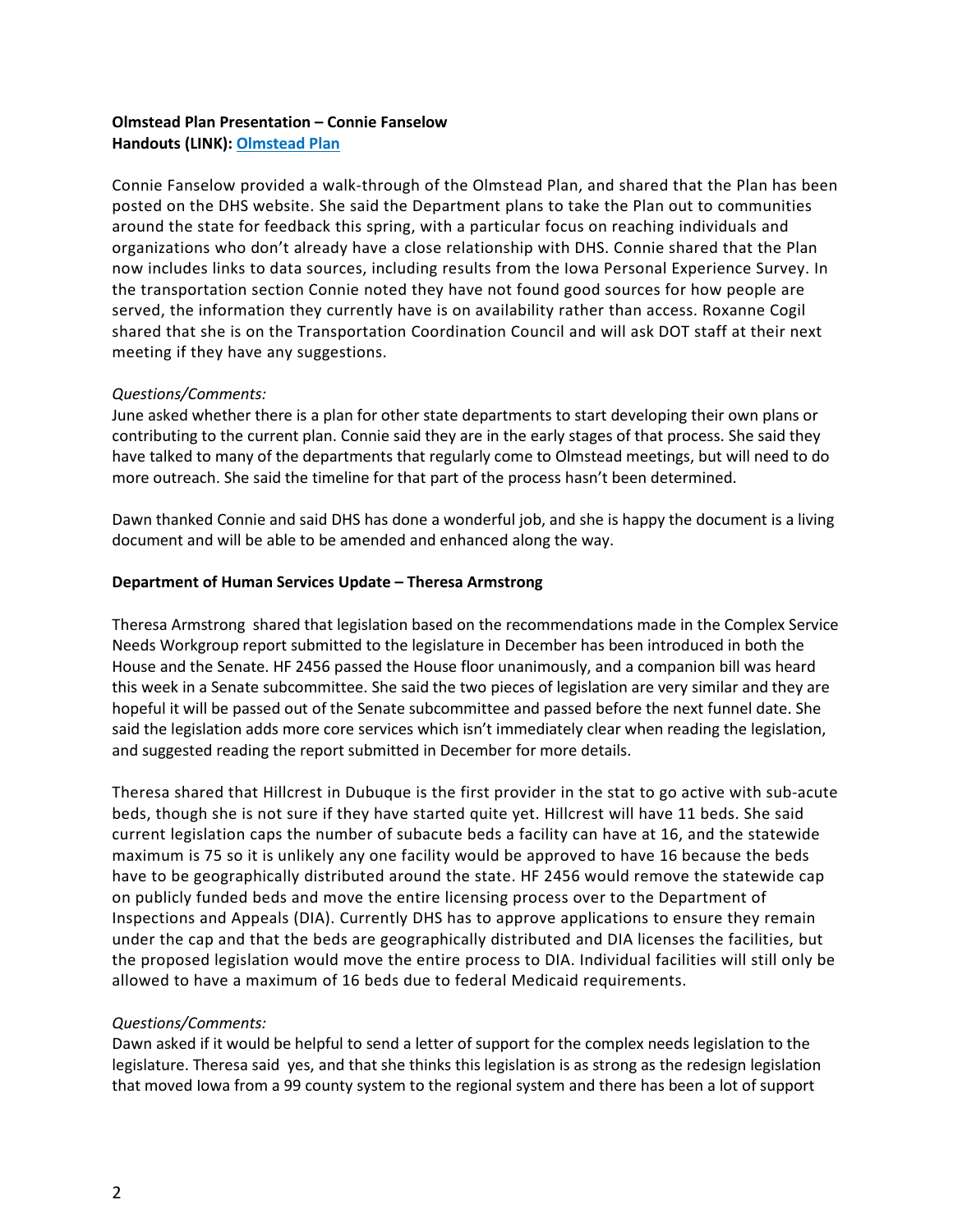from the advocacy community. Annie Gallagher made a motion to send a letter to the Senate Human Resources Committee, Kathleen O'Leary seconded. Motion passed.

### **Executive Committee Report – Dawn Francis**

Bylaws Amendment: Dawn shared that the Executive Committee met and proposes two amendments to the Task Force bylaws. First, changing the Annual Meeting from March to July for the purposes of nominations and officer elections. This is to accommodate the plan discussed and approved at the January meeting to move nominations later in the year so it doesn't conflict with the legislative session. The only language in the bylaws that needs to be changed to make that happen is referring to the annual meeting as taking place in March. The bylaws state new members begin their terms at the first meeting after the annual meeting. Currently that means new terms begin in May, and with the proposed changes new terms will begin in September.

While discussing this change the Executive Committee discussed also changing the process for amending bylaws because the current process is overly burdensome and not in keeping with processes in place in similar groups. The proposed change would mean bylaw amendments only need to be read once before a vote can take place instead of twice.

For the purposes of these changes the Executive Committee acted as an ad hoc bylaws committee to draft and review the proposed changes, which according to the current terms of the bylaws satisfies the requirement for giving 14 days notice and serves as the first reading.

Dawn read through the proposed changes and opened the floor up for discussion. There was no comment. A second reading and vote to approve the amendments will take place at the May  $11^{\text{th}}$ meeting.

Presentation to the Johnson County Taskforce on Aging: Dawn shared that she and Harry Olmstead will be presenting on the history of *Olmstead*, the Task Force, and recent advocacy work of the Task Force at an upcoming Johnson County Taskforce on Aging meeting.

Ombudsman's Office: June Klein-Bacon reported that the Taskforce was mentioned in a recent Des Moines Register article related to the State Ombudsman's Office and managed care. June noted that she made it clear she was not commenting on behalf of the Taskforce. She shared that the Executive Committee has attempted to get in contact with Cynthia Pederson regarding concerns about the office not commenting on bills or asking for additional funding despite highly publicized cuts made during the last legislative session that restricted ability for staff to travel to facilities, among other things. Cynthia was scheduled to attend the January Task Force meeting but was unable to attend at the last minute due to illness.

## **Iowa Caregivers Association Presentation – Di Findley Handouts (LINK): ICA [Infographic](http://www.iowacaregivers.org/uploads/pdf/infographic_11x17_final_.pdf) ; ICA 2018 Issue [Priorities](http://www.iowacaregivers.org/uploads/pdf/capitol_issues-new-v3.pdf)**

Di shared that one of the most pressing issues the Iowa Caregivers Association is focused on is the direct care worker shortage, which is a particularly acute issue in Iowa because of the rapidly aging population. ICA believes low wages are a big contributing factor. Many CNAs and other direct care workers have to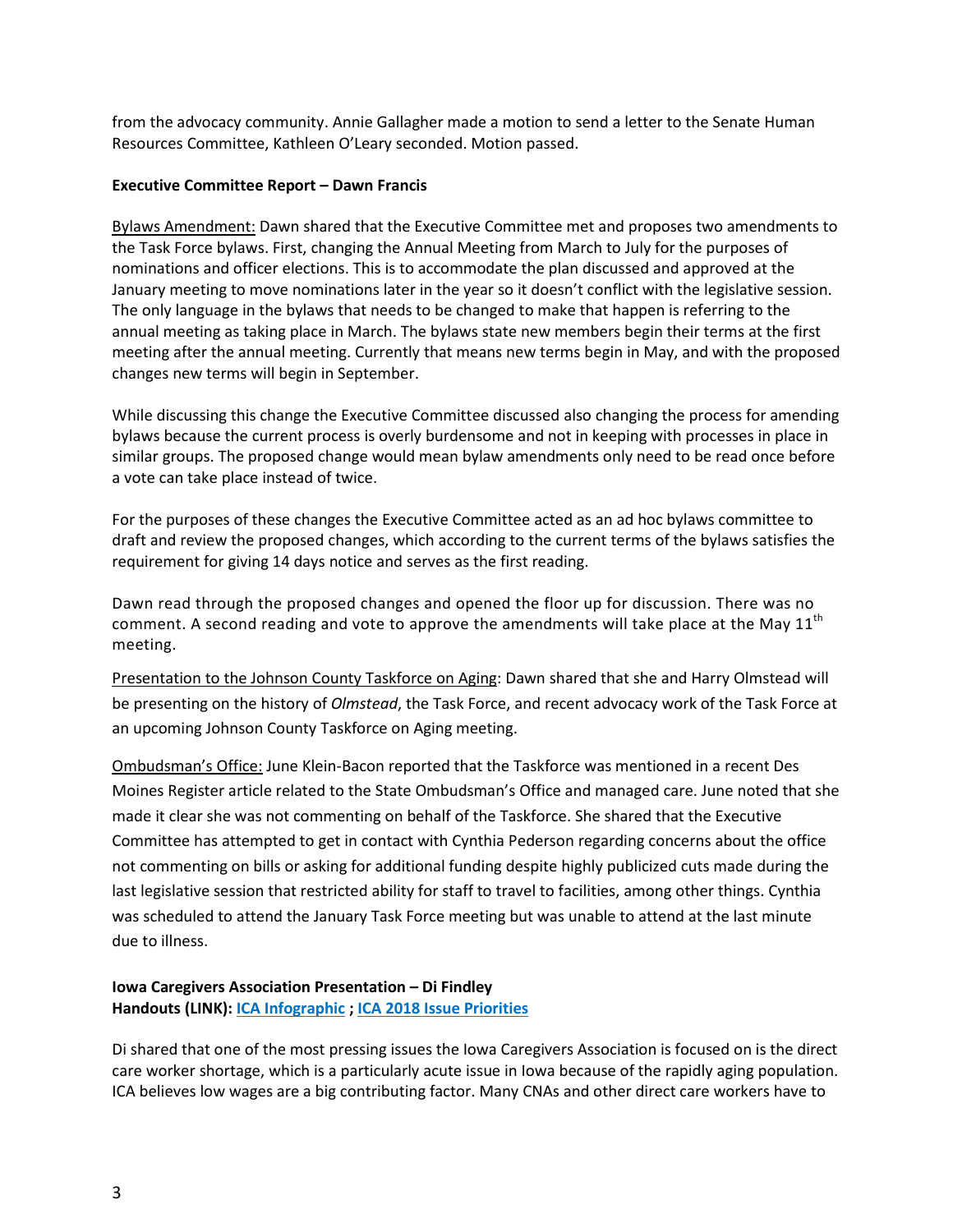work more than one job just to make ends meet, and low wages make it difficult to attract and retain high quality staff. These issues impact the quality of life of both the individuals working in these roles and the individuals they provide care for.

Di reported they did a series of regional listening sessions a few years ago to hear from direct care provider organizations what issues they were facing on the ground, and from those conversations developed a set of solutions and recommendations. She said they have been trying to focus on the solutions over the past few years, and the recruitment and retention issues are very complex and require a long term view and commitment to systems change. Di said the system is in need of reform, and while a lot of work has been done to move the needle, there is still more to do.

Di shared an infographic document outlining the efforts over the years and how they build on one another. The efforts include both public and privately funded initiatives and significant stakeholder involvement. Di said the Governor's Future Ready Iowa initiative is focused on those who have the capacity to earn \$16 an hour or more, which unfortunately leaves out this sector of the workforce. She said they have been in contact with the Governor's Office about that and feel it is a missed opportunity because of what a significant portion of the workforce direct care represents.

Di thanked the Taskforce for the support they have provided thus far, including recently expressing support for legislation that would create a central direct care workforce database system. She said currently in Iowa there is a federally funded nurse aide directory at the Iowa Department of Inspections and Appeals that houses the names of CNAs in nursing homes only who are eligible to work, meaning they have completed a federally required minimum 75 hour training and have no record reviews. However, Iowa has no accurate count of those who work in the direct service field. There are about 45,000 listed on the existing registry, but there is an estimated 20-25,000 individuals who work in other settings who are unaccounted for. It is difficult to plan an intervention for the workforce shortage when there is not a reliable estimate of the workforce.

Di shared that one intervention is to expand the existing Direct Care Workforce Registry to include these additional professions. She said expanding the existing Direct Care Workforce Registry would provide the infrastructure needed to ensure training portability and maintenance of accurate data that would align with various workforce pipeline initiatives. She said it would also help to ensure that workers, employers, and consumers have access to information related to Direct Care Worker training and credentials. Di shared that Representative Heaton sponsored legislation to expand the registry (HF2177).

## *Questions/Comments:*

Kay Marcel said as a family member of a person with a DD who needs support she believes it is important to have a core set of competencies like CPR. She said a model she believes is promising is a person-centered training approach that works after a person has a core set of competencies and then receives training from the family specific to the needs of the individuals they will be working with. She said this workforce development issue is a challenge around the country, and asked if Di has seen any impact either positive or negative on this issue with managed care. Di asked John McCalley if he had any thoughts. John McCalley said that developing the direct care workforce is not something the MCOs are compelled to do according to their contracts, but it is an issue AmeriGroup cares about but cannot fix alone. He said Di is raising a larger public policy issue that needs ongoing and persistent advocacy across all fronts, including adequate funding to address shortages, retention, training, competitive pay, and other issues.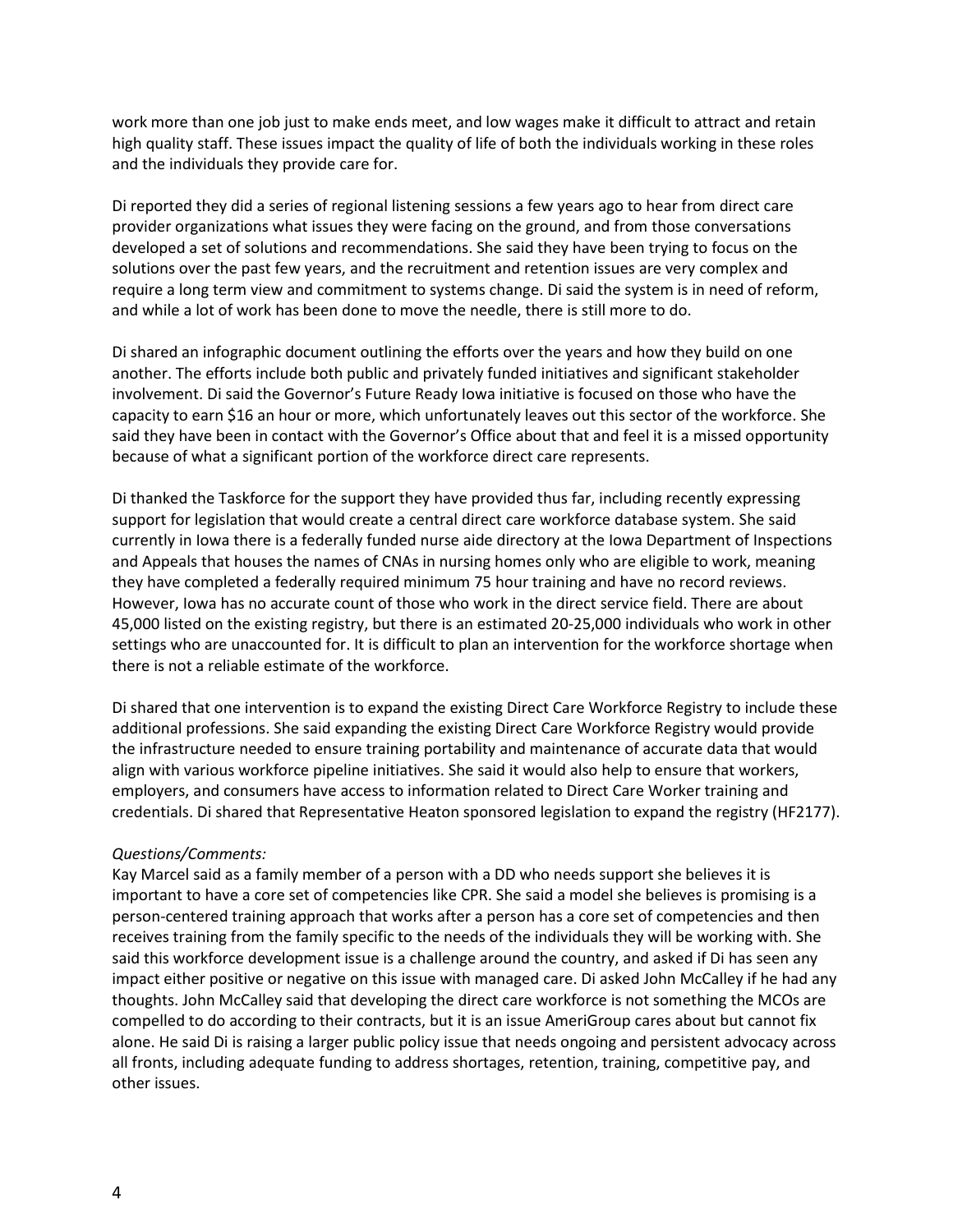Dawn Francis said this is an issue that has frustrated her for a long time, and no one entity has the resources to solve it themselves. She said she believes the legislature needs to be involved in the solution and more funding is needed.

Harry Olmstead suggested connecting with Iowa Vocational Rehabilitation Services as they may be able to help fill some of these open positions. Dawn suggested talking to Dave Mitchell, IVRS administrator.

## **State Agency Reports**

Iowa Finance Authority (Terri Rosonke): Terri shared that the HCBS rent subsidy program had 319 participants for the month of February and 160 people on the waitlist. She said the growth of the waitlist has been slower than expected since opening applications to individuals on the habilitation waiver.

Terri shared that IFA is just about through with the Low Income Housing Tax Credit (LIHTC) funding cycle. She said they usually fund about 1/3 of the applications they get, which is usually 10-12. This year a change is that at least 10% of all the apartments funded through those funds have to be fully accessible. She said each awarded project also has to partner with an approved and qualified local lead agency and let that agency know when vacancies come up. The primary goal is to have the agency affirmatively market those apartments to people with disabilities and make sure those fully accessible units are going to people who need them. They will still require the addendum to the lease that if someone is in an accessible unit who doesn't need the accessible features they will be moved to another available apartment at the landlord's expense if someone who does need the accessible features wants to move in.

Tracy Keninger noted that many times the Taskforce advocates to make things happen that are positive for people with disabilities, and Terri does that within IFA by making things happen when she sees a need. She said Terri is a tremendous advocate for accessible housing.

Department of Human Rights (Lisa Schneider): Lisa shared that Page Eastin with the Client Assistance Program has accepted a new position at Iowa Workforce Development and will be leaving DHR on April 5<sup>th</sup>. Page will continue to advocate for individuals with disabilities in employment in her new role.

Lisa shared that *The Great Debate: The Shift from Sheltered Workshops to Competitive Integrated Employment* will be available in hard copy and electronically in English and Spanish on March 30, 2018.

Lisa also shared that DHR and the Center for Disabilities and Development, in partnership with Disability Rights Iowa and the DD Council, will be hosting eight screenings of the documentary *Bottom Dollars* across the state in April and May. The documentary is about the use of subminimum wage employment for people with disabilities and will include a panel of four people. Final dates and venues will be sent to OCTF for dissemination.

Iowa Department for the Blind (Kim Barber): Kim shared that the IDB VR portion of the Iowa Unified State Plan is open for public comment until March 14<sup>th</sup> and comments can be sent to Keri Osterhaus at [keri.osterhaus@blind.state.us.](mailto:keri.osterhaus@blind.state.us)

Kim shared there has been a \$19,020 cut to IDB proposed in the Governor's budget and both the House and Senate bills. IDB's director has said they will be able to absorb the costs with restructuring already